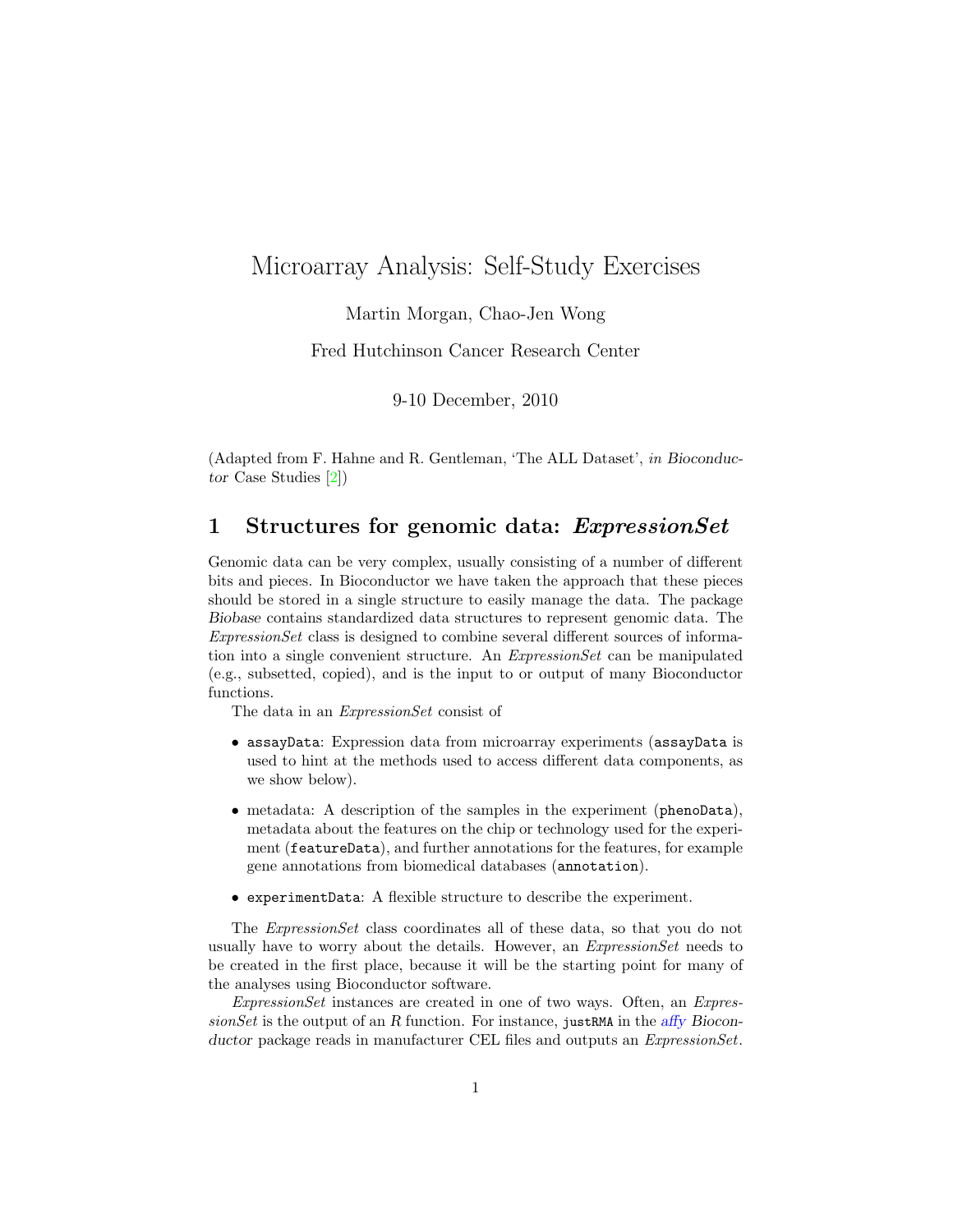Alternatively, an *ExpressionSet* can be assembled from its constituent parts; this is illustrated in the vignette called "An introduction to [Biobase](http://bioconductor.org/packages/release/bioc/html/Biobase.html) and ExpressionSets". For future reference, this vignette can be viewed in your web browser with the command

### > browseVignettes("Biobase")

or by visiting the [Biobase](http://bioconductor.org/packages/release/bioc/html/Biobase.html) page on the Bioconductor web site.

Here we use an ExpressionSet derived from a study of Acute Lymphoblastic Leukemia (ALL). The data set is available in the data package [ALL](http://bioconductor.org/packages/release/data/experiment/html/ALL.html). The main object in the ALL package is ALL, an instance of ExpressionSet. It consist of microarray data (chip series  $HG-U95Av2$ ) from 128 individuals – 95 sample with B-cell ALL and 33 with T-cell ALL. The expression measures have been preprocessed using the robust multichip average (RMA) method, implemented in the package affy.

Let's first load the ALL data, and view the ALL object.

```
> library(ALL) # attach the ALL package to the search path
> data(ALL) # load the ALL data into the global work space
> ALL # view the ALL instance -- our first ExpressionSet!
ExpressionSet (storageMode: lockedEnvironment)
assayData: 12625 features, 128 samples
  element names: exprs
protocolData: none
phenoData
  sampleNames: 01005 01010 ... LAL4 (128 total)
  varLabels: cod diagnosis ... date last seen (21
    total)
  varMetadata: labelDescription
featureData: none
experimentData: use 'experimentData(object)'
 pubMedIds: 14684422 16243790
Annotation: hgu95av2
```
This prints a short overview of the ExpressionSet. The ExpressionSet is an example of an S4 class. The authors of the class have provided methods for accessing the data in the class. For instance,

exprs(ALL) returns the matrix of expression values (probe sets as rows, samples as columns). In the ALL data, the expression values are pre-processed and log-transformed.

pData(ALL) extracts a data frame describing the sample phenotype data.

annotation(ALL) reports the type of microarray chip used in this experiment.

There are additional methods defined to make common operations easy. For instance, \$ allows one to access columns of phenotypic data. This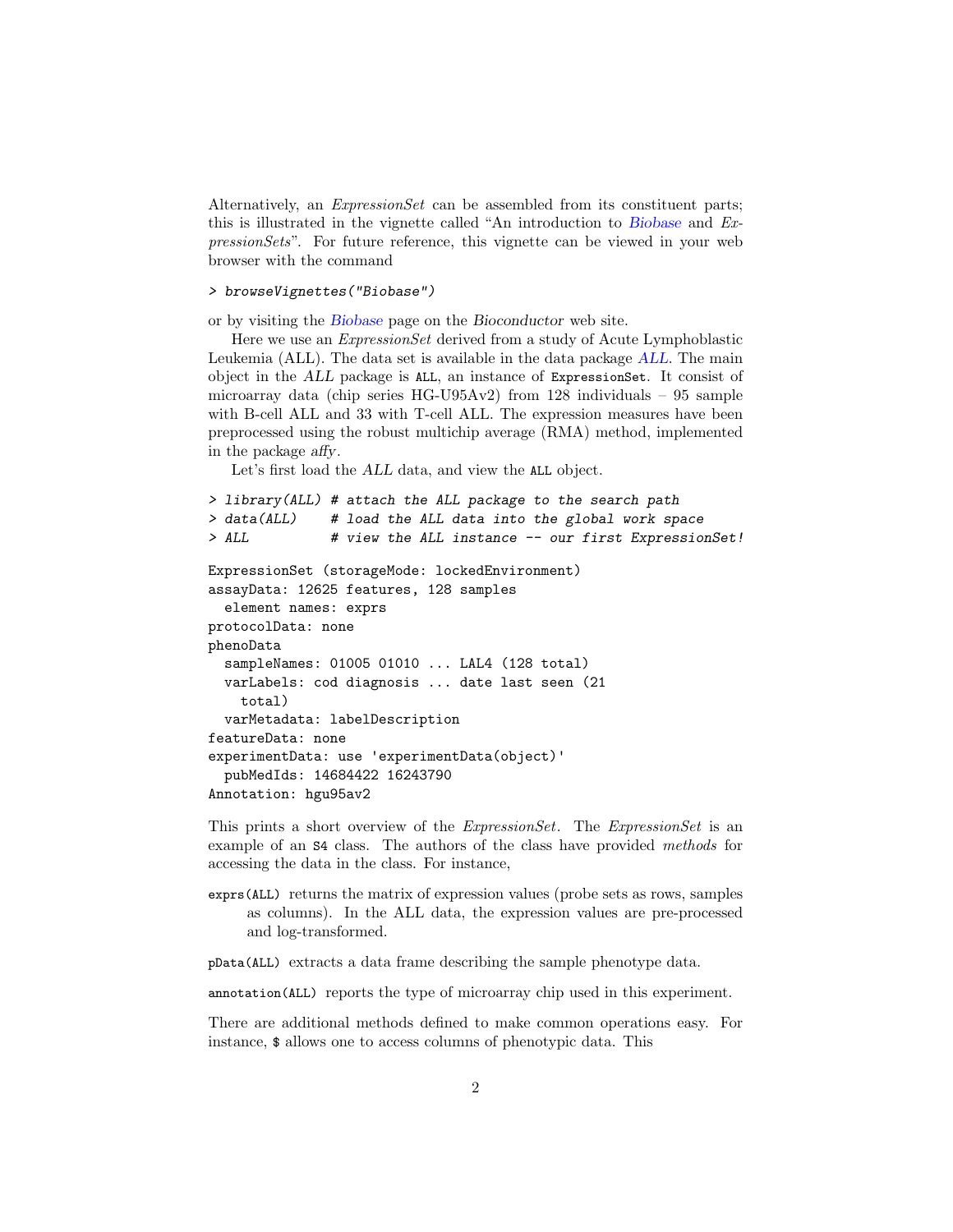> ALL\$BT

[1] B2 B2 B4 B1 B2 B1 B1 B1 B2 B2 B3 B3 B3 B2 B3 B B2 B3 [19] B2 B3 B2 B2 B2 B1 B1 B2 B1 B2 B1 B2 B B B2 B2 B2 B1 [37] B2 B2 B2 B2 B2 B4 B4 B2 B2 B2 B4 B2 B1 B2 B2 B3 B4 B3 [55] B3 B3 B4 B3 B3 B1 B1 B1 B1 B3 B3 B3 B3 B3 B3 B3 B3 B1 [73] B3 B1 B4 B2 B2 B1 B3 B4 B4 B2 B2 B3 B4 B4 B4 B1 B2 B2 [91] B2 B1 B2 B B T T3 T2 T2 T3 T2 T T4 T2 T3 T3 T T2 [109] T3 T2 T2 T2 T1 T4 T T2 T3 T2 T2 T2 T2 T3 T3 T3 T2 T3 [127] T2 T Levels: B B1 B2 B3 B4 T T1 T2 T3 T4

retrieves the vector of values in the BT column of pData(ALL).

# 2 Subsetting

Another important method available with the ExpressionSet class is subsetting. The underlying expression values in an experiment are represented as a matrix, and the  $ExpressionSet$  reflects this data – it can be subset by rows (features) and / or columns (samples). For instance, to select the samples that have mol.biol phenotype NEG, we might extract the mol.biol phenotype data using \$, and then compare this to NEG to produce a vector of logical values that are TRUE whenever the value of mol.biol is NEG; to illustrate, we summarize this vector by tabulating the TRUE and FALSE occurrences

 $>$  table(ALL\$mol.biol == "NEG")

```
FALSE TRUE
  54 74
```
We can use this to create a subset of the original *ExpressionSet* with just these samples

```
> idx <- ALL$mol.biol == "NEG"
> ALL[,idx]
ExpressionSet (storageMode: lockedEnvironment)
assayData: 12625 features, 74 samples
  element names: exprs
protocolData: none
phenoData
  sampleNames: 01010 04007 ... LAL4 (74 total)
 varLabels: cod diagnosis ... date last seen (21
    total)
  varMetadata: labelDescription
featureData: none
experimentData: use 'experimentData(object)'
 pubMedIds: 14684422 16243790
Annotation: hgu95av2
```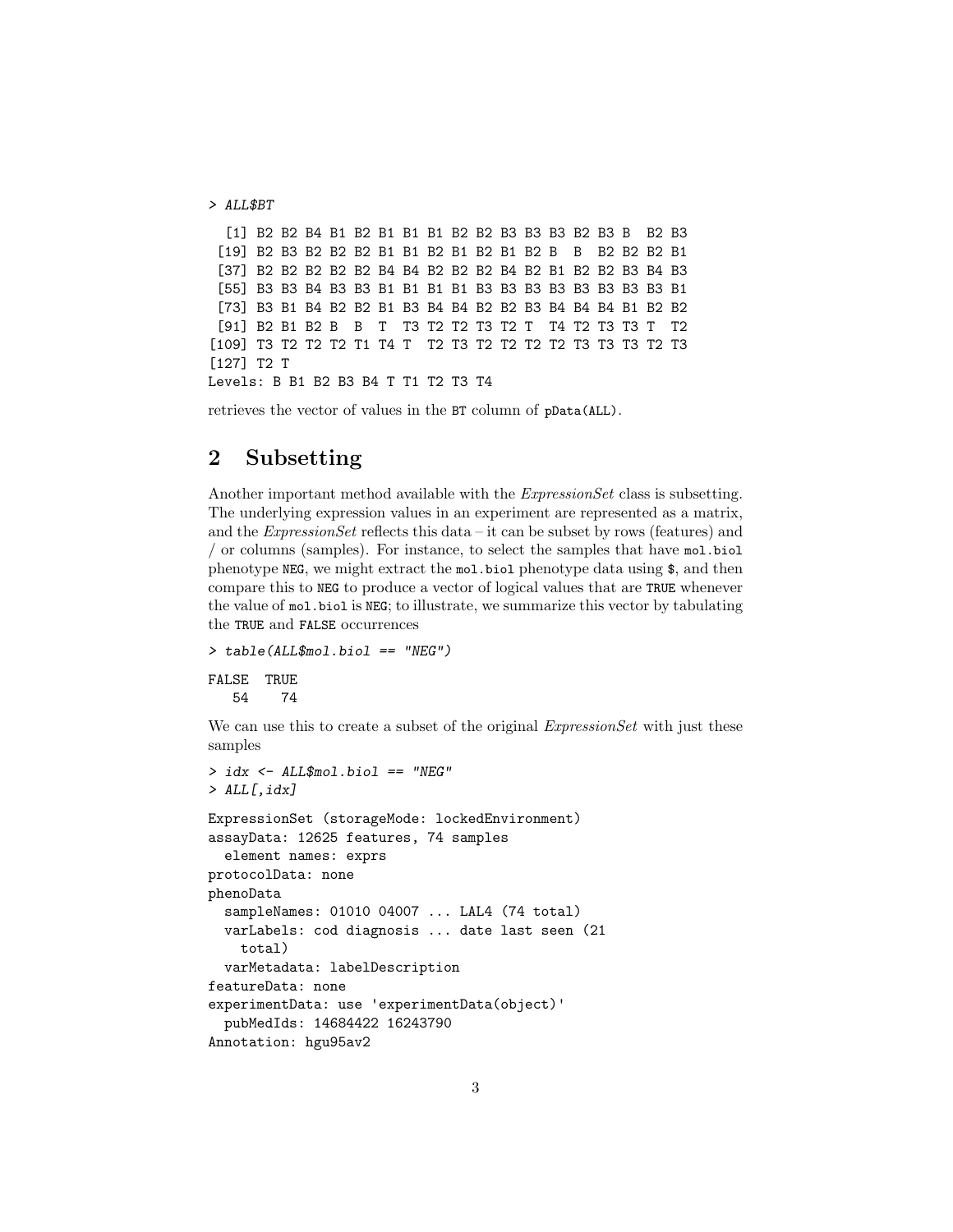Note that there are only 74 samples in this *ExpressionSet*, and that the phenotype and expression data have been subset in a coordinated fashion.

Additional methods operating on *ExpressionSet* can be found on the help page accessible with

### > class?ExpressionSet

### Exercise 1

The objective of this exercise is to create a subset of ALL containing only those samples wtih B-cell ALL tumors with either BCR/ABL or NEG abnormalities.

- Which samples originate from B-cell tumors? The BT covariate in the phenotypic data encodes the tissue type; use grep to select any value of BT that begins with the letter B.
- Which samples are associated with either the molecular subtype BCR/ABL or NEG? The molecular subtypes are labeled in the mol.biol phenotypic covariate. To answer this question, convert ALL\$mol.biol from a factor to a character vector using as.character. Then use the %in% function (see ?"%in%") to match either element of the character vector  $c$  ("NEG", "BCR/ABL").
- Use the intersect function to find the intersection between the set of samples from B-cell tumors, and the set of samples with either NEG or BCR/ABL molecular biology.
- Finally, create a subset of the ALL object that contains B-cell tumors with NEG or BCR/ABL cytotype.

## Solution:

```
> bcell <- grep("^B", as.character(ALL$BT))
> types <- c("NEG", "BCR/ABL")
> moltyp <- which(as.character(ALL$mol.biol) %in% types)
> idx <- intersect(bcell, moltyp)
> ALL_bcrneg <- ALL[, idx]
> ALL_bcrneg
ExpressionSet (storageMode: lockedEnvironment)
assayData: 12625 features, 79 samples
  element names: exprs
protocolData: none
phenoData
  sampleNames: 01005 01010 ... 84004 (79 total)
  varLabels: cod diagnosis ... date last seen (21
    total)
  varMetadata: labelDescription
featureData: none
experimentData: use 'experimentData(object)'
```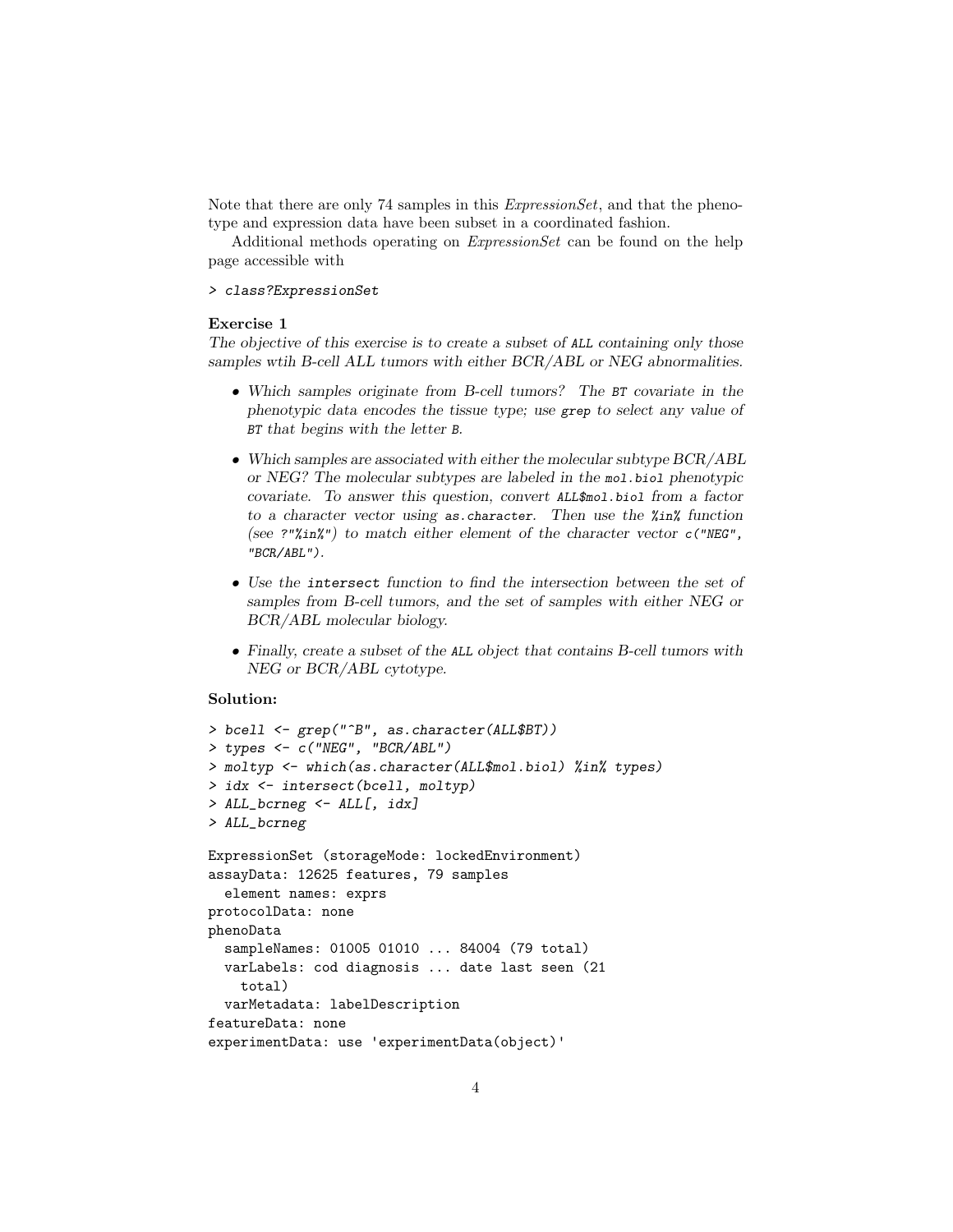```
pubMedIds: 14684422 16243790
Annotation: hgu95av2
```
ALL\_bcrne\$mol.biol is a factor. The 'levels' of a factor are its set of possible values. Since we have reduced the set of samples, we need to remove the empty levels .

> ALL\_bcrneg\$mol.biol <- factor(ALL\_bcrneg\$mol.biol)

# 3 Non-specific filtering

A common next step is to use a non-specific filter to remove probe sets that we know, a priori will not be informative in our analysis. For instance, probe sets that are not annotated to a particular ENTREZ gene id will not be informative in a study relies on ENTREZ ids to understand biology. Here we use the nsFilter functon from the [genefilter](http://bioconductor.org/packages/release/bioc/html/genefilter.html) package to filter on a number of different criteria.

```
> library(genefilter)
> filt_bcrneg <- nsFilter(ALL_bcrneg, require.entrez=TRUE,
+ remove.dupEntrez=TRUE,
+ feature.exclude="^AFFX")
> filt_bcrneg$filter.log
$numLowVar
[1] 4400
$numDupsRemoved
[1] 2907
$feature.exclude
[1] 19
$numRemoved.ENTREZID
[1] 900
```
This removes probes that do not have ENTREZ gene identifiers, groups of probes that map to the same ENTREZ gene id, and probes that are annotated as Affymetrix control probes. An entrance into the literature on non-specific filtering is [\[1\]](#page-5-1).

### Exercise 2

Consult the manual for the function nsFilter (use ?nsFilter after loading the [genefilter](http://bioconductor.org/packages/release/bioc/html/genefilter.html) library) for the different options for filtering features from an ExpressionSet and the return value of filt\_bcrneg. filtering

> ALLfilt\_bcrneg <- filt\_bcrneg\$eset